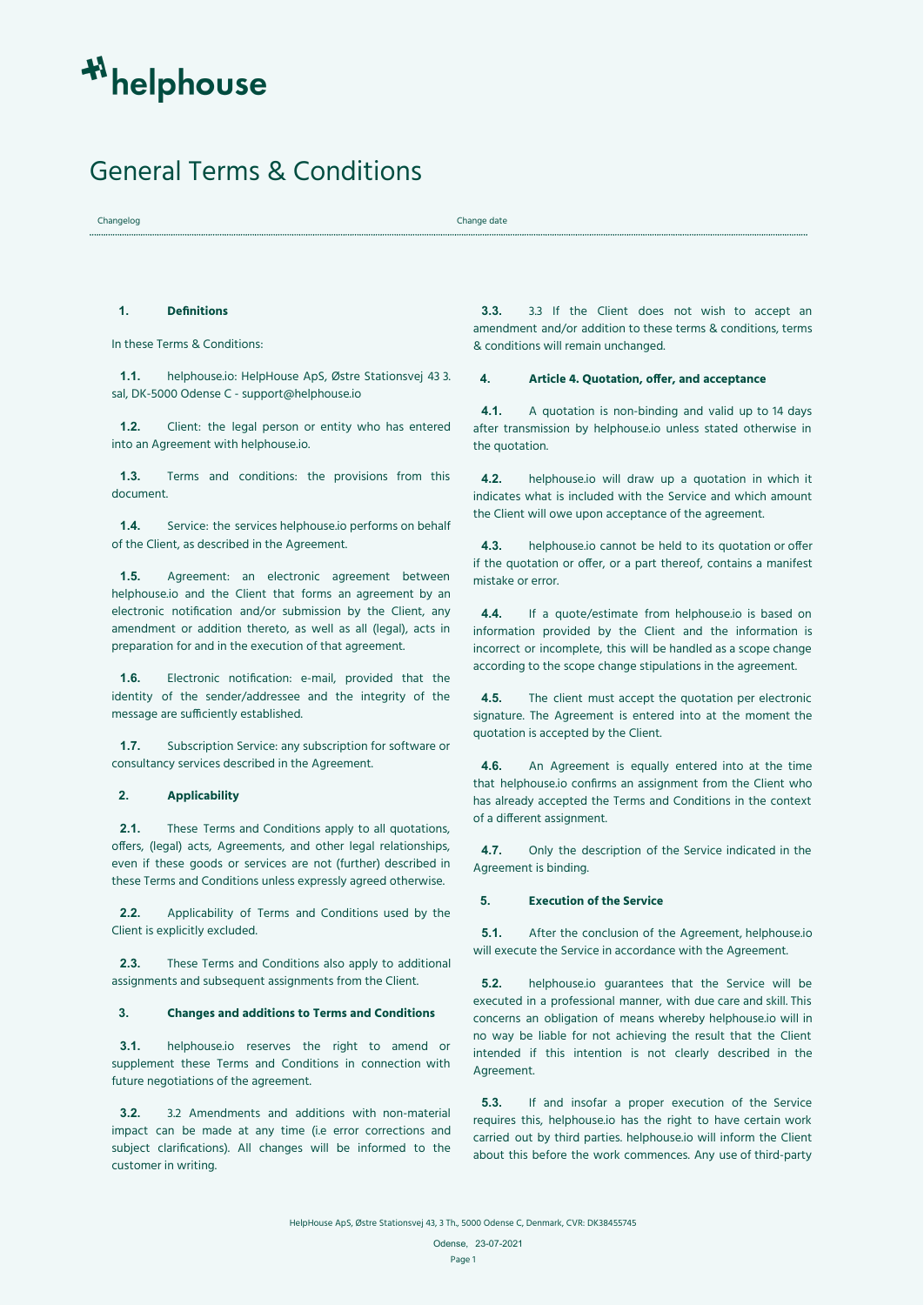suppliers must be agreed upon with the client. The Client's rejection must in any case be well-founded.

**5.4.** 5.4 The Client is obliged to provide all data and materials described in the Agreement, which is required to enable timely and correct execution of the Service.

**5.5.** 5.5 If the Client, even if properly notified, does not fulfill a contractual obligation towards helphouse.io or acts contrary to these terms & conditions, helphouse.io has the right to (temporarily) decommission the delivered products and services and/or to limit their use, or to not deliver them or merely to a limited extent, without any further notice of default being required.

### **6. Commissioning and acceptance**

**6.1.** If a Service implies the creation or adaptation of a work or product, the Client must evaluate the result within fourteen (14) days of commissioning and approve or reject it.

**6.2.** If the Client does not reject the Service within this period, it will be deemed to have been approved. In the event of rejection, the Client must state the reason for rejection as detailed as possible.

**6.3.** If the Client rejects the result in whole or in part in accordance with paragraphs 6.1 and 6.2, helphouse.io will remove the reason for rejection within fourteen (14) days. The Client then has the same period of fourteen (14) days to approve or reject the revision or motivation.

**6.4.** If the Client continues to reject the result after a reasonable number of revisions, helphouse.io is entitled to cancel the Agreement in part or in full. In that case, the Client will be entitled to compensation and replacement delivery.

**6.5.** If a Service is performed in phases, the Client must give approval or rejection of the result of that phase after completion of each phase according to the agreed delivery acceptance. The Client may not base rejection of the result of a later phase on matters that have been approved at an earlier stage. If the Client rejects a Service or a refund in accordance with the previous paragraph at a later stage, no refund will be given for the already approved Service(s) in (a) previous/other phase(s), even if these are related to each other. helphouse.io cannot use approval of a delivered phase to dispute a rejection of a later phase/delivery.

**6.6.** This article (6) does not apply to applications that are purchased on a subscription basis and that are not created and written on the basis of an individual assignment.

# **7. Changes to the Service**

**7.1.** Any changes to the Service, requested by the Client will be handled as a change request.

**7.2.** Change requests should be submitted in writing to helphouse.io who together with the Clients' project manager will estimate if the request has changed the scope for the project. In case of a change of scope, the Client needs to approve a possible additional cost before the task can be started.

**7.3.** If helphouse.io, due to circumstances that were not known to it at the time of the Agreement, has to perform more work than agreed, or has to perform activities under mitigating circumstances, helphouse.io will inform the Client of this (electronically). If agreed by the client helphouse.io is entitled to charge the Client for the resulting additional costs. In case of reduced work, a refund of already reserved and calculated time and fees is excluded. If not agreed by the Client helphouse.io must perform the agreement as initially agreed.

**7.4.** The Client accepts that any change put forward by the Client, in the Service (additional/reduced work) may have consequences for the delivery period.

**7.5.** If the Client does not provide the feedback needed to complete the delivery of a task in an agreed timeline, the task will be rescheduled in accordance with the delay.

#### **8. Prices / payment conditions**

8.1. Unless agreed otherwise, the Client, upon acceptance of the Agreement, will pay the amount stated in the Agreements payment terms to helphouse.io.

**8.2.** All helphouse.io prices are expressed in DKK (unless indicated otherwise) and exclusive VAT and any other government taxes. All prices on the helphouse.io website(s) are subject to programming and/or typing errors. helphouse.io is not liable for the consequences of such errors. Invoices will be issued in the quoted currency. For subscriptions where the price is quoted in DKK, the invoiced price in DKK will be calculated to the daily exchange rate with the addition of the bank's currency margin

(https://www.jyskebank.dk/produkter/priser/valutamarginaler).

**8.3.** If the Agreement is renewed tacitly, helphouse.io is entitled to increase the tariffs applied by an electronic message to follow the net price index upon renewal of the Agreement.

**8.4.** helphouse.io will send an invoice to the Client for the amount owed by the Client. The payment term of this invoice is eight (8) days after the issue date of the invoice unless agreed otherwise in the Agreement.

**8.5.** Contrary to the foregoing, payments of Agreements that are entered into on a subscription/license basis must be done in advance. Only when the amount due has been paid will helphouse.io activate the subscriptions or licenses for the Client.

**8.6.** If the Client does not pay on time, he is in default from the due date of the invoice by operation of law and without any notice of default being required, and is obliged to pay default interest at the statutory interest rate.

**8.7.** In the event of late payment, a process interest of 1,5% per commenced month, and process fees are accrued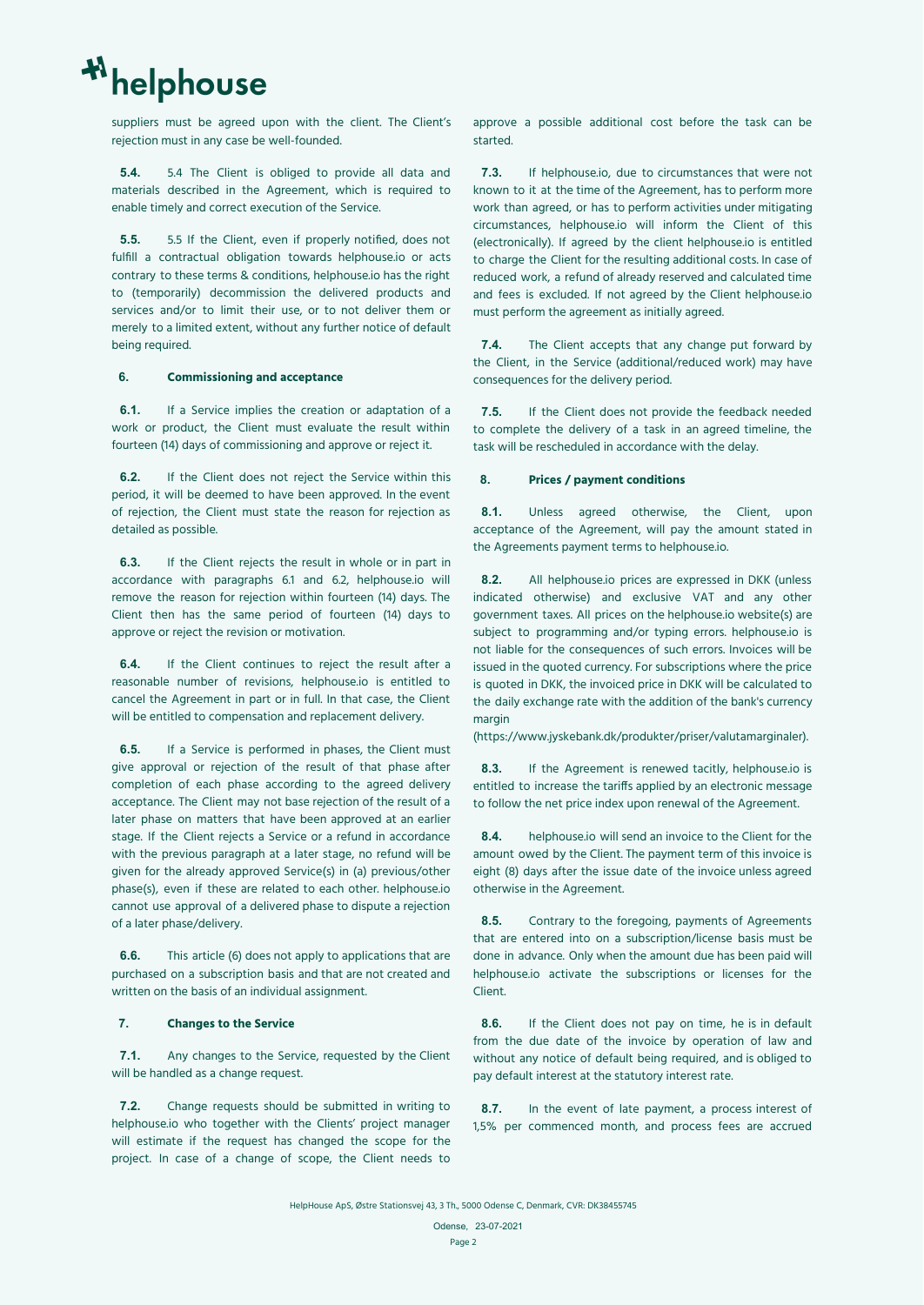according to the Danish Debt Collection Act (Lov om Inkassovirksomhed).

**8.8.** After proper notice from helphouse.io, any claim for payment is immediately due and payable in full (including all future stages and installments) in case the Client is declared bankrupt, applies for suspension of payment, or if attachment orders are placed on assets of the Client, if the Client dies and if it goes into liquidation or is dissolved.

**8.9.** In the event of late payment, and after proper notification of the Client, helphouse.io has the right to suspend the entire or partial execution of the Agreement without further notice. If applicable, helphouse.io can also terminate the Agreement without further notice of default or judicial intervention with additional compensation owed by the Client and without the right to compensation of damage for the Client that may arise as a result.

### **9. Development of specific work**

**9.1.** If the Service (partly) extends to the development of software, documentation, advice, reports, or other specific work, the Parties shall specify by electronic reporting which works will be developed, which requirements they must meet and how this will be executed.

**9.2.** helphouse.io will carry out the development with due care based on the information provided by the Client. The Client guarantees the correctness, completeness, and consistency of its instructions and data. helphouse.io will carry out the development to the best of its ability, yet can in no way be liable for not achieving the result that the Client intended if this intention is not clearly described in the Agreement.

**9.3.** helphouse.io is obliged to investigate the correctness, completeness, or consistency of the source materials, requirements, or specifications made available to it by the Client before the Agreement is signed. If helphouse.io in doing so identifies any shortcomings, it can ask to deliver what is needed to sign the agreement.

**9.4.** If the source materials provided by the Client to helphouse.io are protected by any intellectual property right, the Client guarantees at all times that they have all the licenses/permits/permissions/authorizations required for the provision to and intended use by helphouse.io under the Agreement.

**9.5.** Unless agreed otherwise, helphouse.io has the right to use images, software, and components from third parties, including open-source software, in the development of the work. Any licenses, to be paid by the Client, required for executing and maintaining the deliverables will be stated in the Agreement.

**9.6.** If and only to the extent that this has been expressly agreed upon (electronically), the source code of any background IP used in the developed software and the technical documentation produced in the development of the software can be made available to the Client as a non-transferable license. helphouse.io reserves the right to

charge a license fee for the Client's ongoing access to the source code.

**9.7.** In the event that the Client is licensed access to the source code, the Client is not permitted to sell, resell, lease, sublicense, alienate, grant limited rights, or grant access to the developed works or to make them available to a third party in any way or for any purpose whatsoever, not even if the third party concerned uses the software exclusively for the benefit of the Client unless expressly agreed otherwise by (electronic) communication between the Parties, or in case of and in combination with a sale of the relevant business units or activities of the Client. Article 11.5 applies to a violation of the prohibition contained in this article.

# **10. Installation and maintenance of software**

**Software** in this Article 10 means: Software as a Service deployed to work with the Clients systems, i.e., but not limited to, Zendesk Private or Public Apps deployed via the Zendesk Marketplace.

**Zendesk Private App** means; A Zendesk extension deployed in the Zendesk Marketplace, but only available to the Client as part of the Agreement.

**Zendesk Public App** means; A Zendesk extension deployed in the Zendesk Marketplace and generally available to install from The Zendesk Marketplace.

**10.1.** If the Service (partly or in full) extends to the installation, configuration, and/or maintenance of software, the provisions of this article equally apply.

**10.2.** helphouse.io will install and configure the software on hardware and networks at the discretion of helphouse.io. helphouse.io may move the software to another vendor at its discretion unless expressly agreed otherwise.

**10.3.** helphouse.io will endeavor to update the software at the appropriate time to improve functionality and to correct errors. In the event of new functionality or changes that could substantially change the functioning of the software, helphouse.io notify the Client in advance. Functionality in Zendesk Private Apps will only be changed according to the written acceptance of the Client.

**10.4.** helphouse.io will endeavor to keep the software up to date. helphouse.io may, in some cases, be dependent on the supplier(s) and third parties for this. helphouse.io is entitled to not install certain updates or patches if in its opinion, the operation of the software does not benefit from this or if it is not in the interest of the Service.

**10.5.** If, in the opinion of helphouse.io, a change or adjustment requested by the Client may negatively affect the functioning of the security of the software, helphouse.io will report this to the Client via an electronic message. If the Client nevertheless insists on pursuing the change or adjustment, helphouse.io can implement these at the sole risk of the Client and without any liability for helphouse.io to be withheld.

Odense, 23-07-2021 Page 3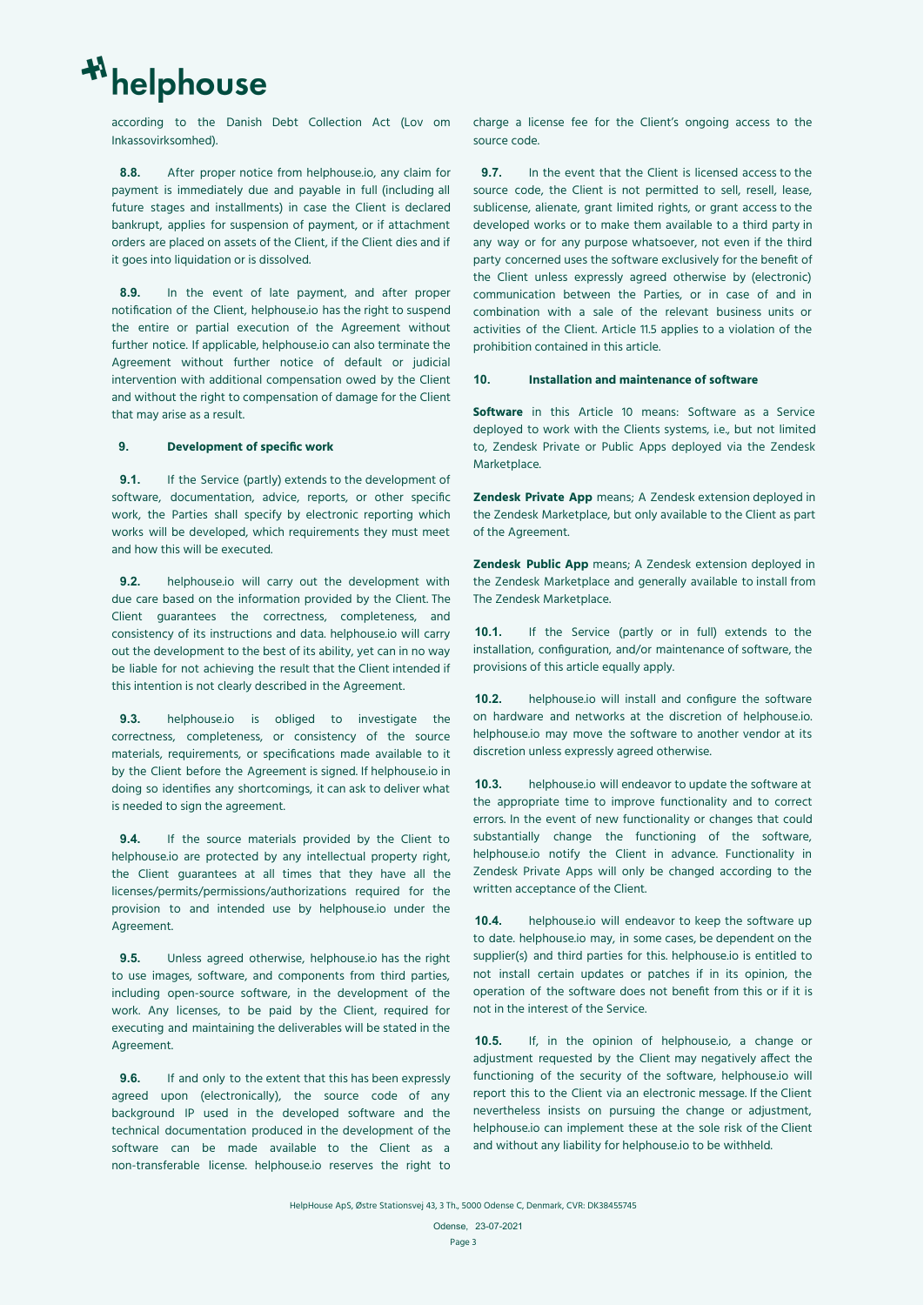# **11. Intellectual property rights**

**11.1.** All intellectual property rights to all materials, software, analyzes, designs, documentation, advice, reports, quotations, as well as preparatory material thereof developed or made available within the framework of the Service are exclusively vested in helphouse.io or its Service Providers/suppliers. Source codes will not be transferred at any time unless explicitly agreed otherwise through an electronic message.

**11.2.** The Client will only acquire the rights of use and powers that are explicitly stipulated in the Agreement and otherwise, the Client will not copy, modify, reverse engineer, decompile, create other works from, disassemble, multiply, transfer, publish or make available to third parties the software or other materials in any way whatsoever.

**11.3.** The Client is not permitted to remove or change any designation concerning copyrights, brands, trade names, or other intellectual property rights from the materials, including indications concerning the confidential nature and secrecy of the materials.

**11.4.** helphouse.io is allowed to take technical measures to secure the materials. If helphouse.io has secured the materials utilizing technical protection, the Client is not permitted to remove or circumvent this security.

**11.5.** Any use, reproduction, or disclosure of materials that fall outside the scope of the Agreement, i.e. disclosure of IP rights protected materials, is considered to be a violation of copyright.

# **12. Availability of systems**

**12.1.** If the Service is (partly) delivered via systems and/or networks of helphouse.io, helphouse.io will ensure the availability of these systems and networks and to allow access to data stored by helphouse.io, subject to Service Levels stated in the Agreement, and the provisions stated in Article 16.

#### **13. Service Level Agreement**

**13.1.** The Client has the choice of several Service Level Agreements that may or may not be delivered against payment.

**13.2.** Whatever is stipulated in Articles 14., 15., and 16. regarding confidentiality, liability, and force majeure applies to the Service Level Agreement services.

#### **14. Confidentiality**

**14.1.** The Parties shall treat information that they provide to each other before, during, or after the execution of the Agreement confidentiality when this information is marked as confidential or when the receiving party knows or can reasonably suspect that the information was intended to be confidential. Parties also impose this obligation on their employees as well as on third parties engaged by them in preparation for or the execution of the Agreement.

**14.2.** In addition to what is required in the context of the Agreement, helphouse.io will not take cognizance of data that the Client has made available to helphouse.io in any way whatsoever, nor will helphouse.io use this information outside the framework of the Agreement in any way whatsoever, unless this is required for the proper execution of the Agreement or if helphouse.io is obliged to do so by a statutory provision or court order.

**14.3.** This obligation also continues after termination of the Agreement for whichever reason, and for as long as the providing party can reasonably claim the confidential nature of the information in question.

**14.4.** helphouse.io is entitled to use the Client, the client's logo, and the delivered service(s), in a loyal way, as a reference with the following restrictions: Any references or use of the logo(s) will only be made after prior written consent by the Client and the Client can retract the consent anytime, allowing a reasonable time for helphouse.io to remove the references.

### **15. Liability**

**15.1.** helphouse.io is not liable for:

- **A.** damage incurred by the Client or third parties as a result of the provision of incorrect or incomplete data or information by or on behalf of the Client to helphouse.io, or otherwise resulting from an act or omission by or on behalf of the Client;
- **B.** damage incurred by the Client or third parties for which the Client has insured itself;
- **C.** In the event of damage caused by incorrect or improper use by the Client or its employees/assistants of the service provided by helphouse.io.

**15.2.** The Client is obliged to consult helphouse.io in case of damage to reach an amicable arrangement or mediation, before proceeding to liability. In that case, helphouse.io must be allowed to repair or limit the damage within a reasonable time.

**15.3.** The total liability of helphouse.io due to attributable shortcoming in the fulfillment of the Agreement is limited to what possible liability insurance of helphouse.io pays (possibly to be increased by an excess, if applicable), towards a given claim from the Client. If a claim is not covered by liability insurance, but it has irrevocably been established that helphouse.io is nonetheless liable, the liability is limited to the compensation of the direct damages up to the amount of the price stipulated for that Agreement (excl. VAT). If the Agreement is mainly a continuous performance contract, a subscription, or similar with a duration of more than three months, the price stipulated for the agreement is set at the total of the fees (excl. VAT) from the start date of the Agreement, or for the last twelve (12) months, whichever is the shortest period.

#### Direct damage means:

**A.** The necessary costs for determining the cause and extent of the damage, insofar as the determination

HelpHouse ApS, Østre Stationsvej 43, 3 Th., 5000 Odense C, Denmark, CVR: DK38455745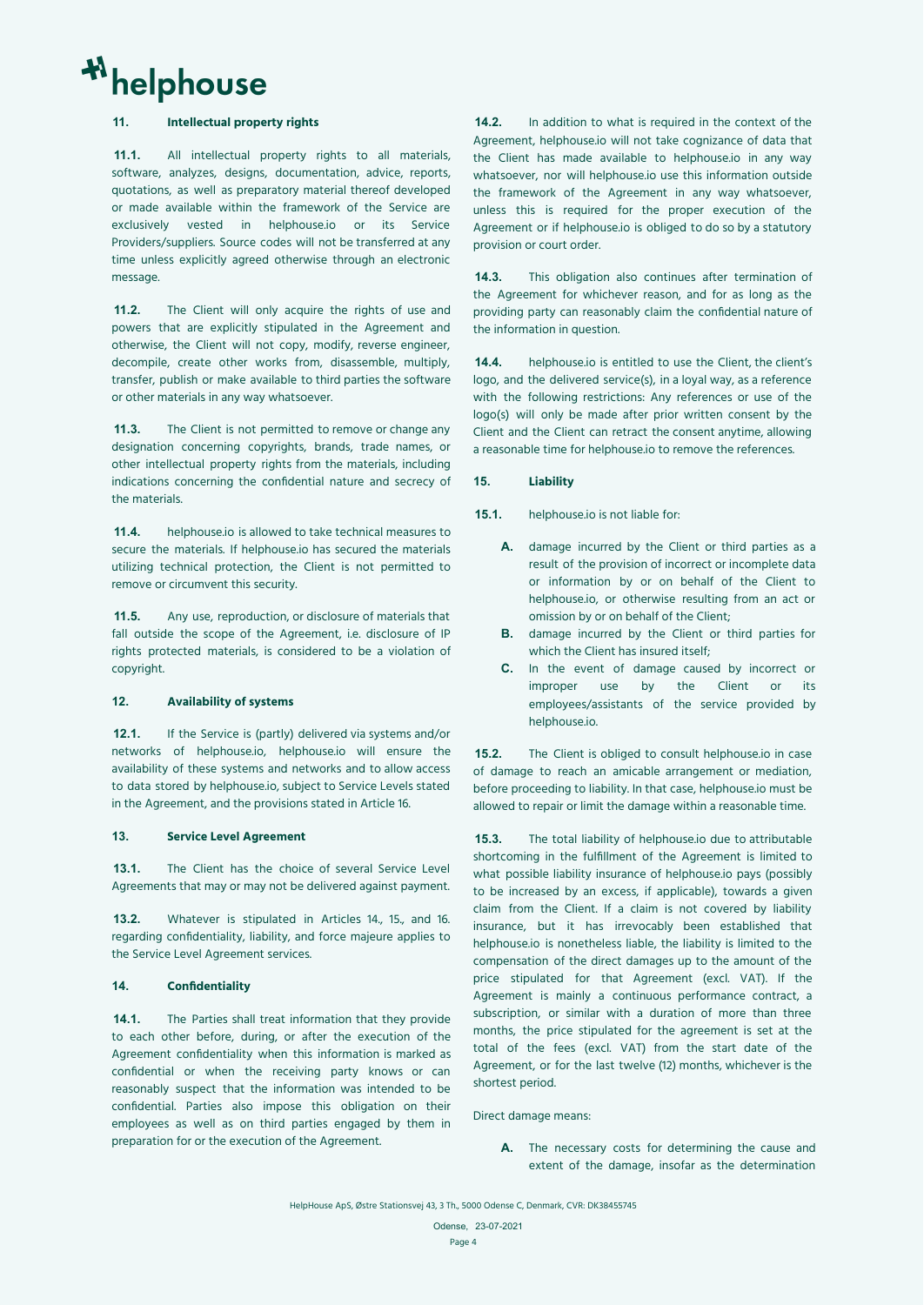relates to damage within the meaning of these terms & conditions;

- **B.** The necessary costs incurred to have the defective performance comply with the Agreement unless these cannot be attributed to helphouse.io;
- **C.** The necessary costs incurred to prevent or limit damage, insofar as the Client demonstrates that these costs have led to the prevention or limitation of direct damage as referred to in these Terms & Conditions;
- **D.** The necessary cost of repairing damage.

When exposing these costs, the Client must at all times proceed to limit damage and costs, and always act in consultation with helphouse.io.

**15.4.** helphouse.io's liability for indirect damage including (but not limited to) consequential loss, loss of profit, missed savings, loss of goodwill, damage due to business stagnation, damage due to third-party claims, damage related to the engagement of third parties and all other forms of damage referred to in this paragraph, is excluded.

**15.5.** The limitations of liability mentioned in this article will lapse if and insofar as the damage is the result of malicious intent or gross negligence by helphouse.io.

**15.6.** Liability of helphouse.io due to an imputable shortcoming in the fulfillment of an Agreement arises in all cases only if the Client with undue delay and as soon as the Client learns of this, gives helphouse.io notice of default, in which case a reasonable period of time\* is granted to helphouse.io, and if helphouse.io after that term continues to not fulfill its obligations. The notice of default must contain as complete and detailed a description of the shortcoming as possible, allowing helphouse.io to respond adequately.

\* "A reasonable period of time" is seen in relation to the size of the default and the relative time <sup>a</sup> given problem will take to solve.

**15.7.** Any claim for damages against helphouse.io must be notified with undue delay after the damage is discovered.

**15.8.** helphouse.io is not liable for damage to or defects in the delivered service/product, if this relates to work, errors, or other of the Client or any third party not employed by helphouse.io.

**15.9.** Without prejudice to the foregoing, helphouse.io is not liable for the consequences of events at the Client on which helphouse.io cannot exert influence, including (but not limited to) external causes such as hacking.

**15.10.** 15.10 The Client indemnifies helphouse.io against all third-party claims due to liability as a result of a defect in a product or a system supplied by the Client to a third party and which also consisted of items, materials or results delivered by helphouse.io, except if and insofar as the Client proves that the damage was caused exclusively by said items, materials or results.

**15.11.** helphouse.io is not liable for (the consequences of) printing or typing errors in manuals, in instructions for use, images, etcetera.

**15.12.** If helphouse.io makes third-party licenses available to the Client, the Terms and Conditions and/or Master Service Agreement of the respective service provider(s) will also apply. In the event of a dispute, helphouse.io terms agreement will take precedence, the terms & conditions and/or Master Service Agreement for any such licenses will be included in the Agreement Find a list of our partners and links to their terms at https://helphouse.io/legal/partner-terms.

**15.13.** helphouse.io has signed professional liability insurance distributed as follows:

- Professional liability: 10.000.000 DKK.
- Professional responsibility: 2.000.000 DKK

# **16. Malfunctions and force majeure**

**16.1.** At all times, helphouse.io has the right to put the Service or parts thereof temporarily out of use for maintenance, updates, or improvements. helphouse.io will endeavor to have such a decommissioning take place outside of office hours as much as possible and inform the Client in due time of any planned decommissioning. helphouse.io is never liable for compensation for damage in connection with such decommissioning.

**16.2.** If an adjustment leads to a significant change in the functionality, helphouse.io will endeavor to inform the Client thereof. In case of adjustments that are relevant to several Clients, it is not possible to waive a specific adjustment for the Client alone. helphouse.io is not obliged to pay any compensation for damage caused by such adjustment.

**16.3.** helphouse.io will inform the Client of the nature of the interruption, and the expected duration of the interruption in case of non-availability of the Service(s) due to malfunctions, maintenance, or other causes.

**16.4.** In the event of force majeure, including in any case but not limited to interference or failure of the internet, the telecommunications infrastructure, power failures, riots, war, traffic jam, strike, fire, flood, epidemics, pandemics, import and export barriers, the execution of the Agreement will be suspended, or the Agreement can be terminated by either party if the force majeure situation lasts longer than ninety (90) days, all without any obligation for compensation by the other party.

# **17. Staff**

**17.1.** The Client shall provide employees of helphouse.io who perform work for the delivery of products and/or services at the offices of the Client with all the necessary support for the performance of their work as agreed in the Agreement.

# **18. Duration and cancellation**

**18.1.** If the Service extends to the provision of licenses (Zendesk, babelforce, Aircall, …) for a certain period, including